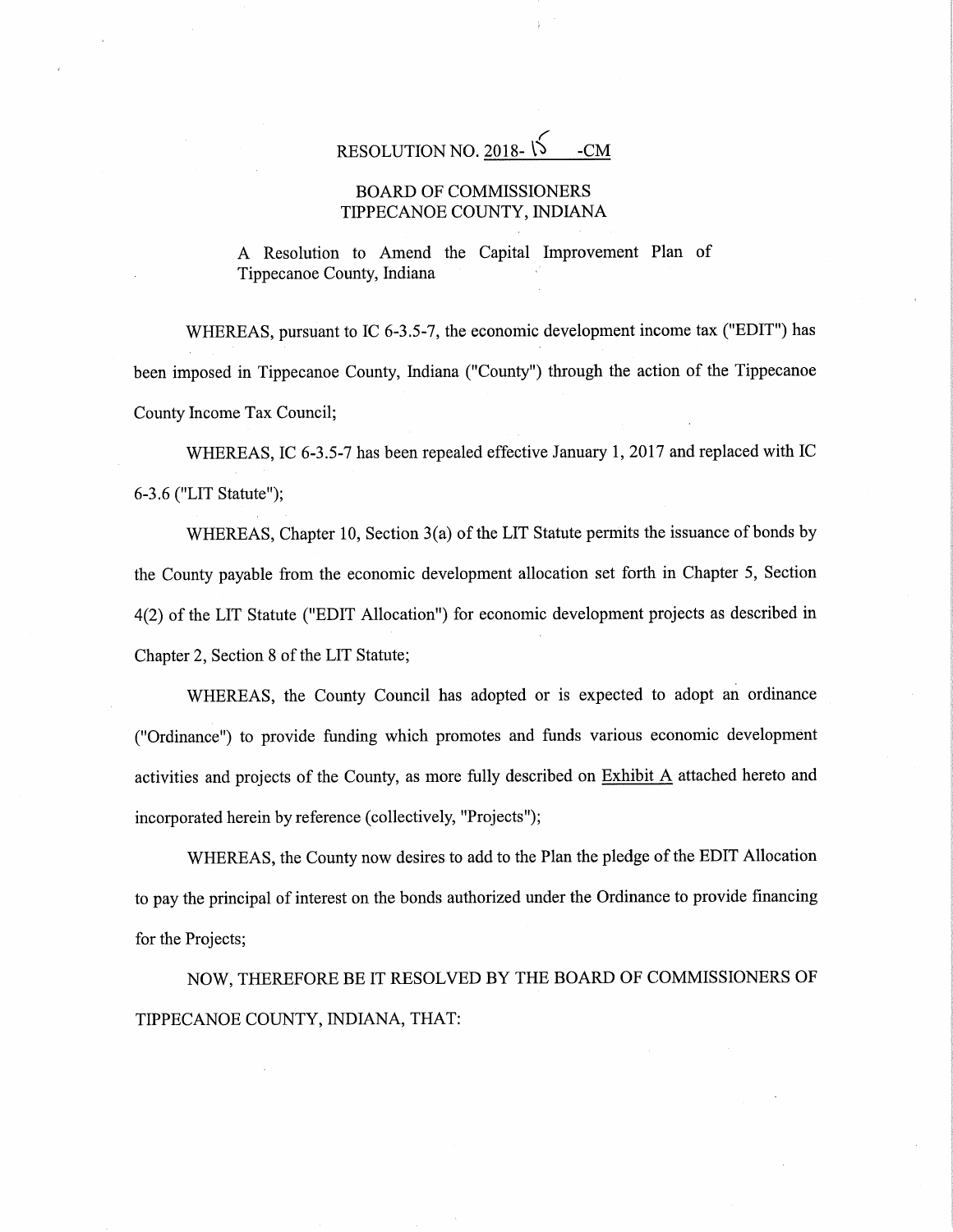Section 1. As executive of the County, we hereby amend the Plan as set forth herein and incorporated herein by reference to include the pledge of the EDIT Allocation to pay debt service on the bonds authorized under the Ordinance for the Projects and to extend the term of the Plan to the term of any bonds issued to provide financing for the Projects.

Section 2. It is anticipated that the total cost of the Projects, including issuance expenses, will not exceed \$22,000,000. The Projects will be funded from proceeds of the bonds to be issued by the County and investment earnings thereon, and the County has the authority to pledge its EDIT Allocation to such bonds and, to the extent the EDIT Allocation is not sufficient, from an ad valorem property tax on all taxable property, both real and personal, within the County.

Section 3. The County has not pledged or otherwise encumbered the EDIT Allocation, and there are no other prior liens, encumbrances or other restrictions on the EDIT Allocation or on the County's ability to pledge the EDIT Allocation.

Section 4. In all other respects the Plan of the County relating to the use of the EDIT Allocation is hereby ratified and confirmed.

Section 5. This resolution shall become effective from and after the date of its adoption.

## " <sup>=</sup> "1'I "I\10421753.3" "" I\10421753.3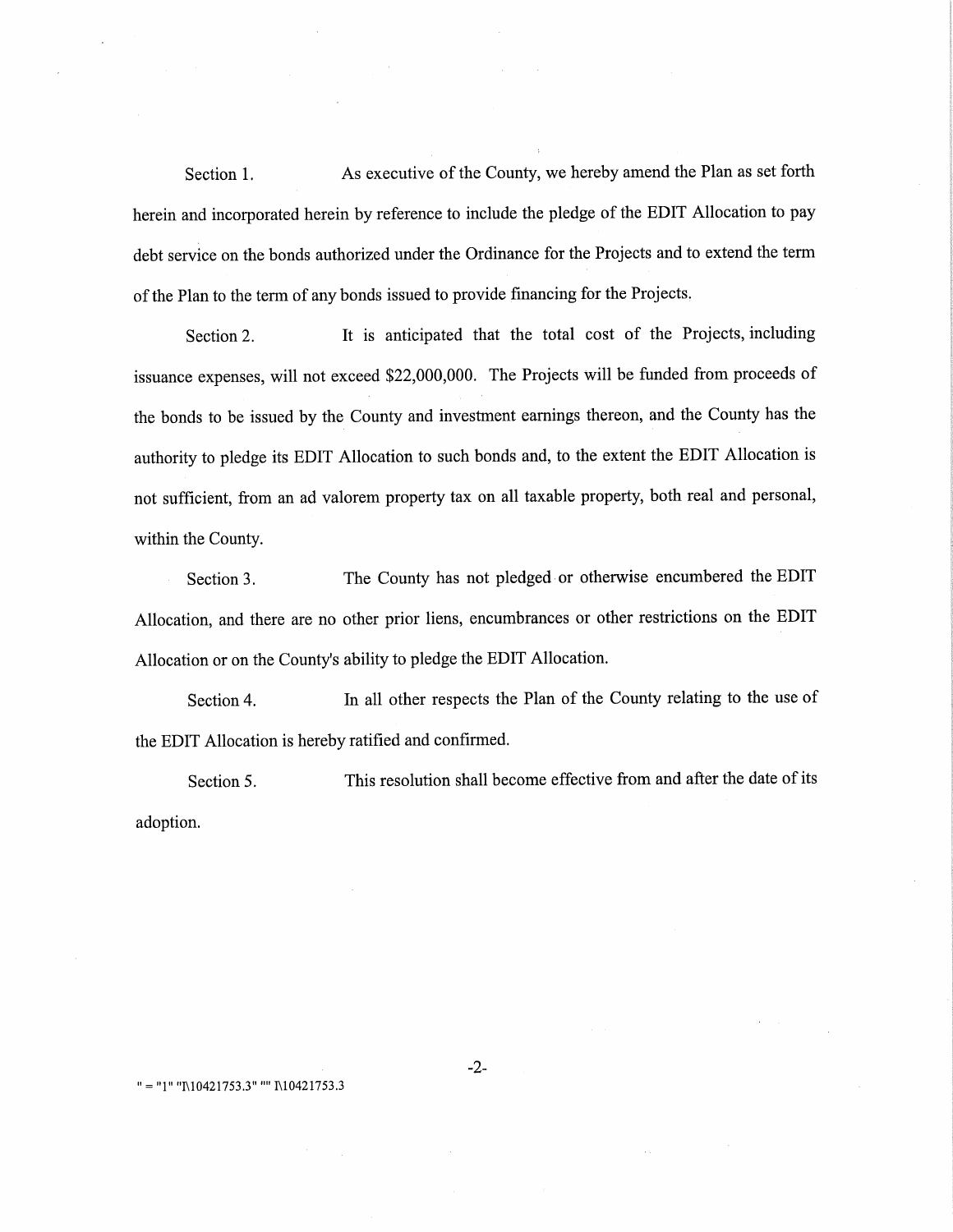Passed and adopted by the Board of Commissioners this 5th day of March, 2018.

 $-3-$ 

BOARD OF COMMISSIONERS OF TIPPECANOE COUNTY  $\overline{\rho}_{\mathsf{M}}$ 

Thomas P. Murtaugh, President

David S. Byers, Vice President

 $\overline{\phantom{a}}$   $\wedge$   $\overline{\wedge}$   $\overline{\wedge}$ 

Tracy A. Brown, Member

ATTEST:

Robert Plantenga, Auditor of Ripecanoe County

" = "1" "I\10421753.3" "" I\10421753.3